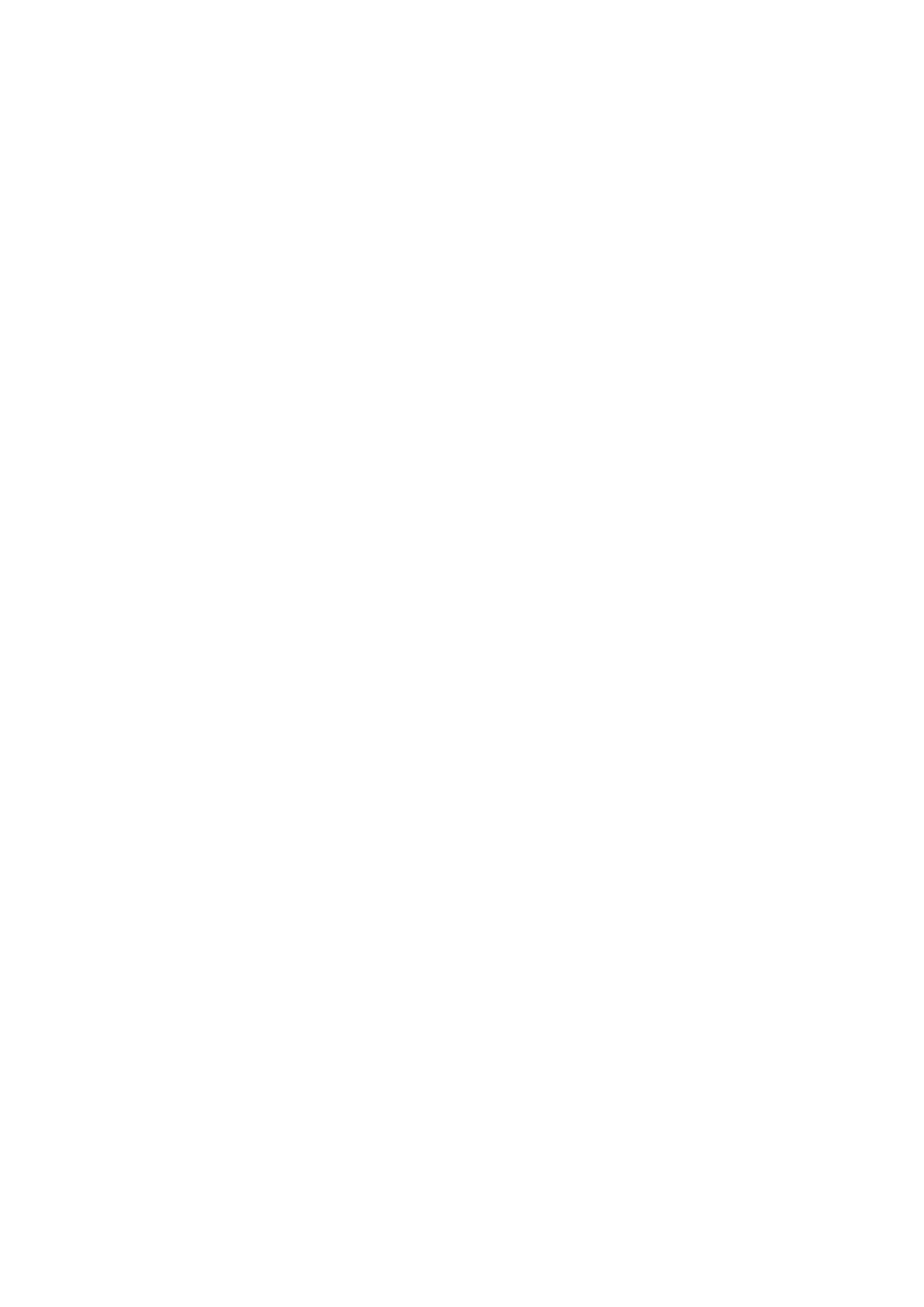# FAH048C2000TP01

## Content 目录

| 1.   |  |
|------|--|
| 2.   |  |
| 2.1. |  |
| 2.2. |  |
| 2.3. |  |
| 2.4. |  |
| 3.   |  |
| 3.1. |  |
| 3.2. |  |
| 3.3. |  |
| 3.4. |  |
| 4.   |  |
| 4.1. |  |
| 4.2. |  |
| 4.3. |  |
| 4.4. |  |
| 5.   |  |
| 6.   |  |
| 6.1. |  |
| 6.2. |  |
| 6.3. |  |
| 7.   |  |
| 7.1. |  |
| 7.2. |  |
| 7.3. |  |
| 7.4. |  |
| 8.   |  |
| 9.   |  |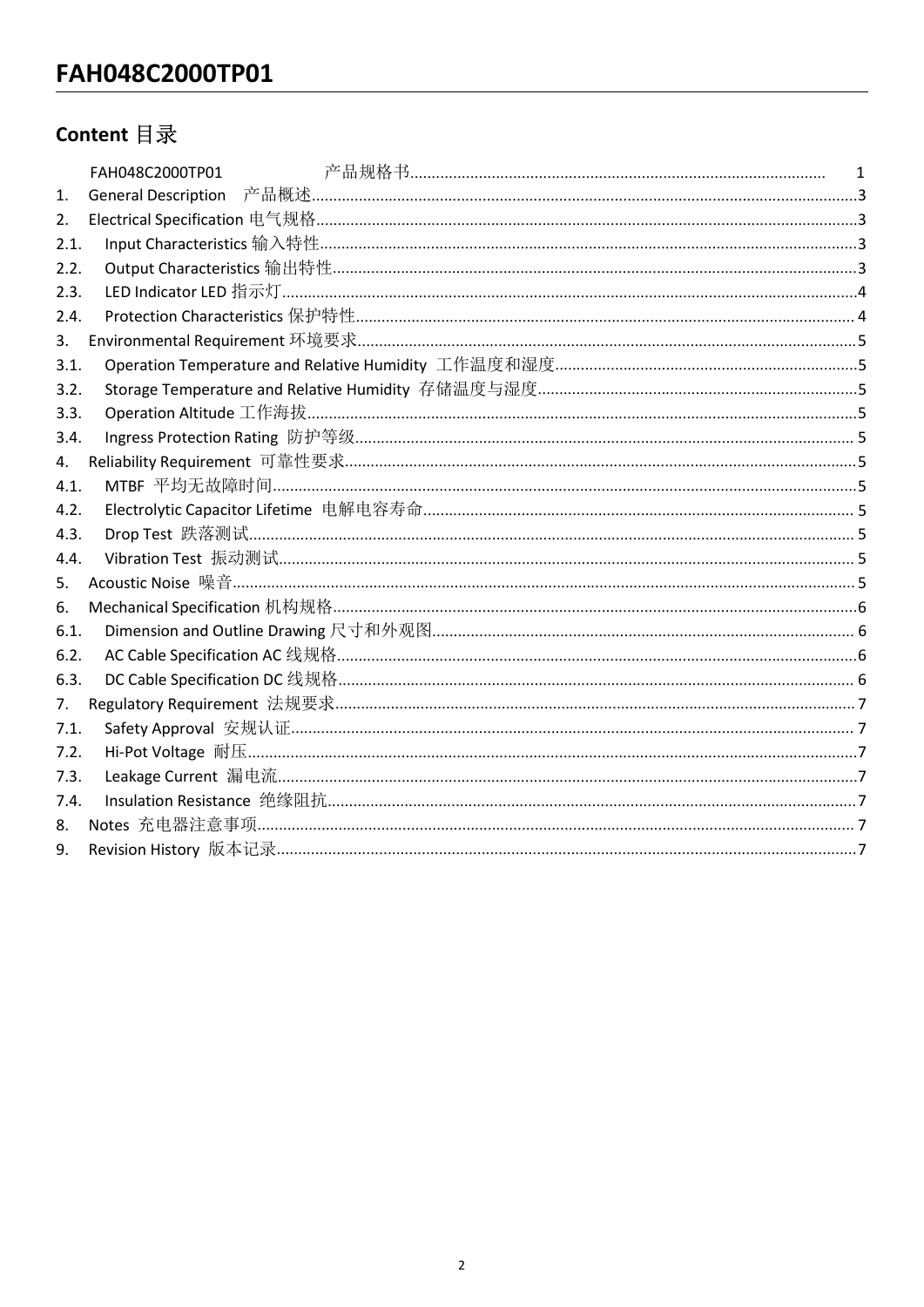FAH048C2000TP01<br>1. General Description 产品概述<br>This specification describes the performance characteristics of a 109W, CCCV output Li-ion ba<br>suitable for 13S 48V battery pack and the maximum charging current is 2A.<br>本规格书描述了一 This specification describes the performance characteristics of a 109W, CCCV output Li-ion battery charger, which is FAH048C2000TP01<br>1. General Description 产品概述<br>This specification describes the performance characteristics of a 109W, CCCV output Li-ion battery charger, which is<br>suitable for 13S 48V battery pack and the maximum charging FAH048C2000TP01<br>
1. General Description 产品概述<br>
This specification describes the performance characteristics of a 109W, CCCV output Li-ion batter<br>
suitable for 135 48V battery pack and the maximum charging current is 2A.<br>

| <b>FAH048C2000TP01</b>                                                                                                                                                                                                                                                        |                  |            |                             |                                                                                 |
|-------------------------------------------------------------------------------------------------------------------------------------------------------------------------------------------------------------------------------------------------------------------------------|------------------|------------|-----------------------------|---------------------------------------------------------------------------------|
| 1. General Description 产品概述                                                                                                                                                                                                                                                   |                  |            |                             |                                                                                 |
| This specification describes the performance characteristics of a 109W, CCCV output Li-ion battery charger, which is<br>suitable for 13S 48V battery pack and the maximum charging current is 2A.<br>本规格书描述了一款功率 109W, 恒压恒流输出的锂电池充电器的具体规格, 其适用于 13 串 48V 电池组, 最<br>大充电电流为 2A。 |                  |            |                             |                                                                                 |
| 2. Electrical Specification 电气规格                                                                                                                                                                                                                                              |                  |            |                             |                                                                                 |
| Input Characteristics 输入特性<br>2.1.                                                                                                                                                                                                                                            |                  |            |                             |                                                                                 |
| Parameter                                                                                                                                                                                                                                                                     | Specification 规格 |            |                             | <b>Note</b>                                                                     |
| 参数                                                                                                                                                                                                                                                                            | Min. 最小值         | Typ. 典型值   | Max. 最大值                    | 说明                                                                              |
| Input Voltage 输入电压                                                                                                                                                                                                                                                            | 200Vac           | 220-240Vac | 264Vac                      |                                                                                 |
| Input Frequency <i>输入频率</i>                                                                                                                                                                                                                                                   | 47Hz             | 50/60Hz    | 63Hz                        |                                                                                 |
| Input Current 输入电流                                                                                                                                                                                                                                                            |                  |            | 1.2A                        | @220Vac, Full Load<br>输入 220Vac, 满载输出                                           |
| <b>Inrush Current 冲击电流</b>                                                                                                                                                                                                                                                    |                  |            | 100A                        | @220Vac, Cold Start<br>输入 220Vac, 冷机启动                                          |
| <b>Efficiency 效率</b>                                                                                                                                                                                                                                                          | 91%              | 92%        |                             | @220Vac, Full Load<br>Test at PCB board Terminal<br>输入 220Vac, 满载输出<br>PCB 板端效率 |
| <b>Standby Power</b><br><b>Consumption</b><br>待机功耗                                                                                                                                                                                                                            |                  |            | 1W                          | @220Vac, No Load<br>输入 220Vac, 输出空载                                             |
| Brownout 输入欠压                                                                                                                                                                                                                                                                 |                  |            | 在输入电压低于 200Vac 的情况下, 电源不会损坏 | The power supply shall not damaged when the input voltage is below 200Vac       |
| <b>Power Factor</b> 功率因数                                                                                                                                                                                                                                                      | 0.5              |            |                             | @220Vac, Full Load<br>输入 220Vac, 满载输出                                           |
| <b>Turn on Delay Time</b><br>开机延迟时间                                                                                                                                                                                                                                           |                  |            | 3s                          | @220Vac, Full Load<br>输入 220Vac, 满载输出                                           |
| Output Characteristics 输出特性<br>2.2.                                                                                                                                                                                                                                           |                  |            |                             |                                                                                 |
| Parameter                                                                                                                                                                                                                                                                     | Specification 规格 |            |                             | <b>Note</b>                                                                     |
| 参数                                                                                                                                                                                                                                                                            | Min. 最小值         | Typ. 典型值   | Max. 最大值                    | 说明                                                                              |
| <b>Constant Voltage Output</b><br>恒压输出电压 (CV)                                                                                                                                                                                                                                 | 54.2V            | 54.6V      | 54.8V                       | Test with 0.3A CC load<br>带 0.3A 恒流负载测试                                         |
| <b>No Load Output Voltage</b><br>空载输出电压                                                                                                                                                                                                                                       |                  |            | 42.4V                       | RMS Voltage<br>有效值电压                                                            |
| <b>Output Voltage Range with</b><br><b>Trickle Charge Current</b><br>药大市市厅世里                                                                                                                                                                                                  | $28V \pm 1V$     |            | $38V \pm 1V$                |                                                                                 |

|                                                                              |                                                                                                          |                  |              | PCB 板端效率                                |  |  |
|------------------------------------------------------------------------------|----------------------------------------------------------------------------------------------------------|------------------|--------------|-----------------------------------------|--|--|
| <b>Standby Power</b><br>Consumption<br>待机功耗                                  |                                                                                                          |                  | 1W           | @220Vac, No Load<br>输入 220Vac, 输出空载     |  |  |
| Brownout 输入欠压                                                                | The power supply shall not damaged when the input voltage is below 200Vac<br>在输入电压低于 200Vac 的情况下, 电源不会损坏 |                  |              |                                         |  |  |
| <b>Power Factor</b> 功率因数                                                     | 0.5                                                                                                      |                  |              | @220Vac, Full Load<br>输入 220Vac, 满载输出   |  |  |
| <b>Turn on Delay Time</b><br>开机延迟时间                                          |                                                                                                          |                  | 3s           | @220Vac, Full Load<br>输入 220Vac, 满载输出   |  |  |
| Output Characteristics 输出特性<br>2.2.                                          |                                                                                                          |                  |              |                                         |  |  |
| Parameter                                                                    |                                                                                                          | Specification 规格 | <b>Note</b>  |                                         |  |  |
| 参数                                                                           | Min. 最小值                                                                                                 | Typ. 典型值         | Max. 最大值     | 说明                                      |  |  |
| <b>Constant Voltage Output</b><br>恒压输出电压 (CV)                                | 54.2V                                                                                                    | 54.6V            | 54.8V        | Test with 0.3A CC load<br>带 0.3A 恒流负载测试 |  |  |
| <b>No Load Output Voltage</b><br>空载输出电压                                      |                                                                                                          |                  | 42.4V        | RMS Voltage<br>有效值电压                    |  |  |
| <b>Output Voltage Range with</b><br><b>Trickle Charge Current</b><br>预充电电压范围 | $28V \pm 1V$                                                                                             |                  | $38V \pm 1V$ |                                         |  |  |
| <b>Output Voltage Range with</b>                                             |                                                                                                          |                  |              |                                         |  |  |
| <b>Quick Charge Current</b><br>快充充电电压范围                                      | $38V \pm 1V$                                                                                             |                  | 53V          |                                         |  |  |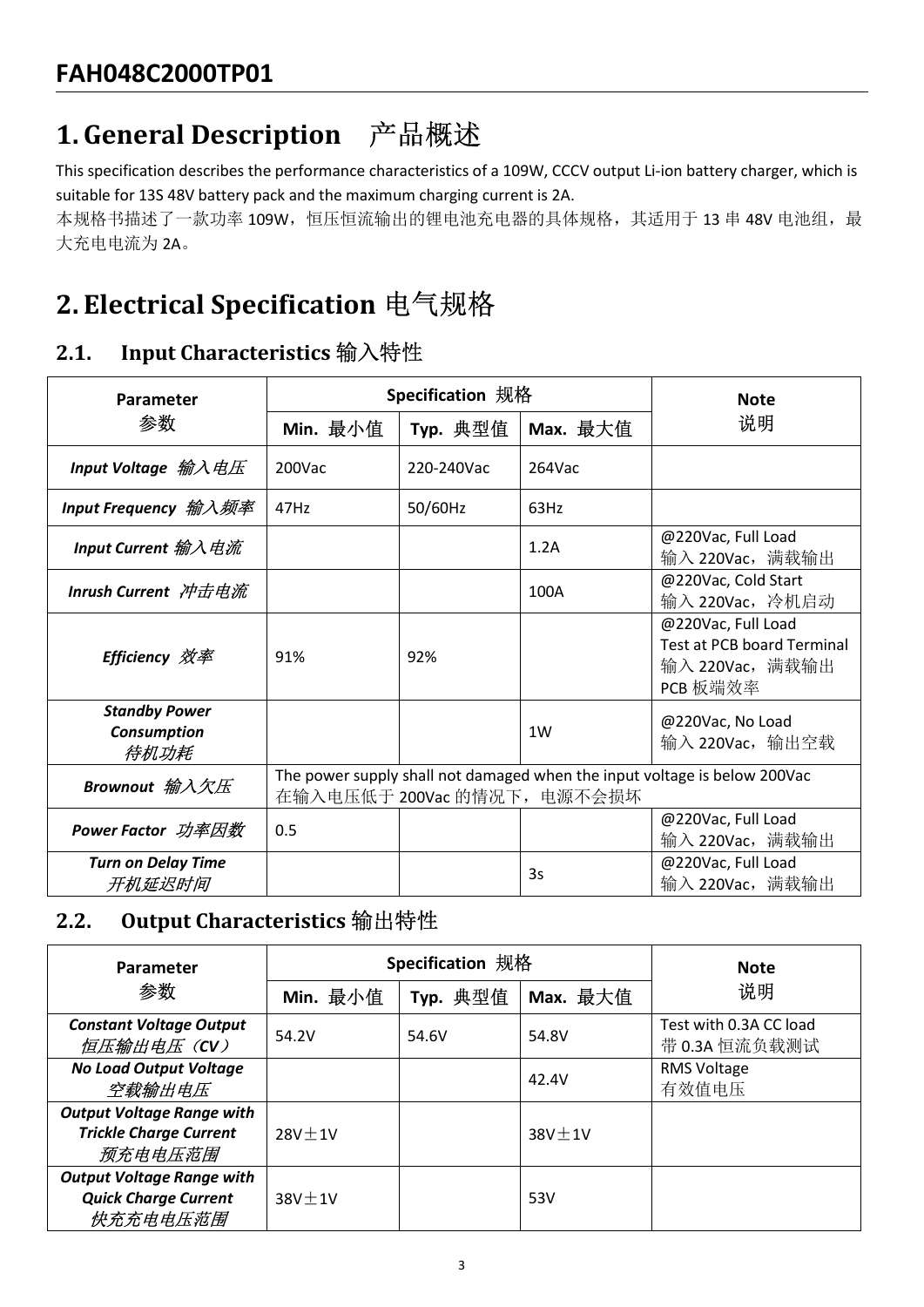# FAH048C2000TP01

| <b>FAH048C2000TP01</b>                                                                                                                                                                 |                 |      |                  |                                                                                                                                                                                                                                                                                                                |
|----------------------------------------------------------------------------------------------------------------------------------------------------------------------------------------|-----------------|------|------------------|----------------------------------------------------------------------------------------------------------------------------------------------------------------------------------------------------------------------------------------------------------------------------------------------------------------|
| <b>Trickle Charge Current</b><br>预充充电电流(CC1)                                                                                                                                           | 0.3A            | 0.4A | 0.5A             |                                                                                                                                                                                                                                                                                                                |
| <b>Fast Charge Current</b><br>快充充电电流 (CC2)                                                                                                                                             | 1.9A            | 2.0A | 2.1A             |                                                                                                                                                                                                                                                                                                                |
| <b>Charging End Current</b><br>充电截至电流                                                                                                                                                  | 0.1A            | 0.2A | 0.3A             |                                                                                                                                                                                                                                                                                                                |
| <b>Output Current Ripple</b><br>输出电流纹波                                                                                                                                                 |                 |      | 0.6A             | 25°C, Battery Load, 20MHz<br>Bandwidth<br>25℃环温, 电池负载,<br>20MHz 带宽                                                                                                                                                                                                                                             |
| <b>Battery Reverse Current</b><br>电池反向电流                                                                                                                                               |                 |      | 1 <sub>m</sub> A | AC Power off<br>AC 断电                                                                                                                                                                                                                                                                                          |
| <b>Holdup Time</b><br>保持时间                                                                                                                                                             | 8 <sub>ms</sub> |      |                  | @230Vac, Full Load<br>输入 230Vac, 满载输出                                                                                                                                                                                                                                                                          |
| LED Indicator LED 指示灯<br>2.3.                                                                                                                                                          |                 |      |                  |                                                                                                                                                                                                                                                                                                                |
| between 75% and 100%. And the green light LED indicates the battery is fully charged.<br>75%之间, 蓝色表示电池电量在 75%和 100%之间。绿灯表示电池已充满电。                                                      |                 |      |                  | Red, yellow, blue light LED indicates the battery is on charging, and red light indicates that the battery level is less<br>than 50%, yellow light indicates the battery level is between 50% and 75%, blue light indicates the battery level is<br>红色, 黄色, 蓝色 LED 灯表示电池正在充电, 其中红色表示电池电量低于 50%, 黄色表示电池电量在 50%和 |
| Protection Characteristics 保护特性<br>2.4.                                                                                                                                                |                 |      |                  |                                                                                                                                                                                                                                                                                                                |
| 2.4.1 Over Voltage Protection 过压保护<br>mode during OVP, and it will return to normal operation after the fault condition is removed.<br>过压保护电压小于 63Vdc。产品过压保护模式为自动恢复模式, 当故障排除后产品恢复正常工作。 |                 |      |                  | The output voltage that triggers over voltage protection less than 63Vdc. The power supply will enter auto-recovery                                                                                                                                                                                            |
| 2.4.2 Over Temperature Protection 过温保护<br>The protection mode is auto-recovery mode, and it will return to normal operation after the fault condition is                               |                 |      |                  | The power supply enters over temperature protection mode when the ambient temperature over 60 $\degree$ C $\pm$ 10 $\degree$ C.                                                                                                                                                                                |

**From Finally and The Matter State of the Matter of the protection is and the protection of the protection of the protection of the protection of the protection of the protection of the protection of the protection of th The power supply enternal condition in the ambient over temperature protection model in the ambient temperature protection model in the ambient temperature protection model when the ambient temperature protection model** 

removed. 75%之间,蓝色表示电池电量在 75%和 100%之间。绿灯表示电池已充满电。<br>**2.4. Protection Characteristics 保护特性**<br>2.4. Over Voltage Protection 过压保护<br>The output voltage Protection 过压保护<br>mode during OVP, and it will return to normal operation after the fault 2.4. Protection Characteristics 保护特性<br>The output voltage Protection 过压保护<br>The output voltage that triggers over voltage protection less than 63Vdc. The power supply will enter auto-recovery<br>mode during OVP, and it will ret

当环境温度高于 60℃±10℃时,产品进入过温保护状态,保护模式为自恢复模式。当故障解除后产品恢复正 常工作。

红色,黄色,蓝色 LED 灯表示电池正在充电,其中红色表示电池电量低于 50%,黄色表<br>75%之间,蓝色表示电池电量在 75%和 100%之间。绿灯表示电池已充满电。<br>**2.4.1 Over Voltage Protection 立压保护**<br>**2.4.1 Over Voltage Protection 过压保护**<br>**2.4.1 Over Voltage Protection 过压保护**<br>**2.4.1 Over Voltage Protec** 当输出短路时,产品进入保护状态。保护模式为自动恢复模式,当故障排除后产品恢复正常工作。 **2.4.1 Over Voltage Protection 过压保护**<br>The output voltage that triggers over voltage protection less than 63Vdc. The power supply will enter a<br>mode during OVP, and it will return to normal operation after the fault conditio

The output voltage that triggers over voltage protection less than 63Vdc. The power supply will enter auto-recovery<br>mode during OVP, and it will return to normal operation alter the fault condition is removed.<br>
The power mode during OVP, and it will return to normal operation after the fault condition is removed.<br>过压保护电压小于 63Vdc. 产品过压保护模式为自动恢复模式,当故障排除后产品恢复正常工作。<br>**TAL OVer Temperature Protection in 过温保护**<br>The power supply enters over temperat 当电池反接时,产品进入保护模式。保护模式为自动恢复模式,当故障排除后产品恢复正常工作。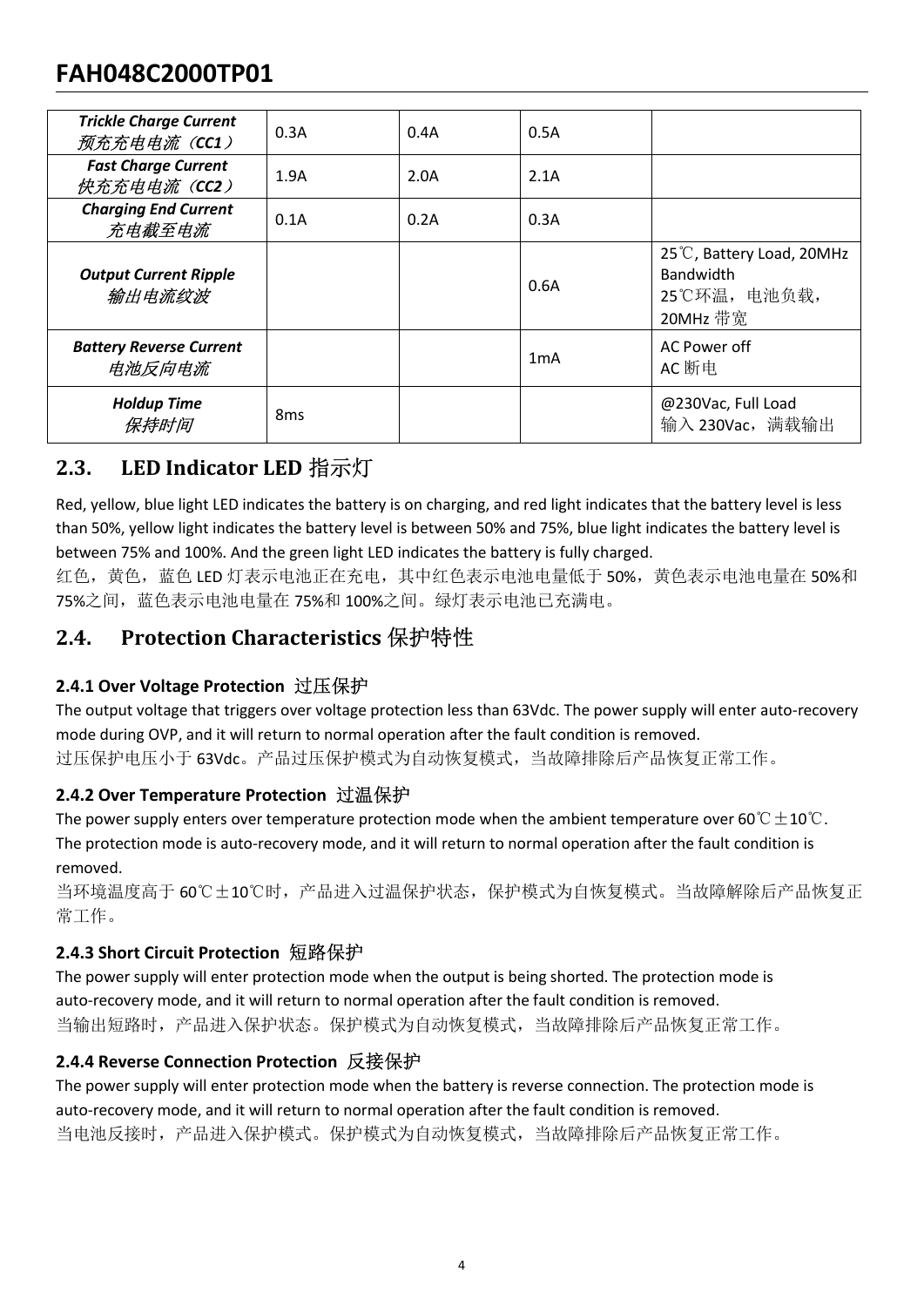# FAH048C2000TP01<br>3. Environmental Requirement 环境要求<br>3.1. Operation Temperature and Relative Humidity<br>0℃~35℃, 20%-RH~80% RH<br>0~35 摄氏度,20%-80%相对湿度<br>3.2. Storage Temperature and Relative Humidity 有<br>-10℃~70℃, 10% RH~90% RH,Non-C FAH048C2000TP01<br>3. Environmental Requirement 环境要求<br>3.1. Operation Temperature and Relative Humidity<br>0℃ ~ 35℃, 20% RH ~ 80% RH<br>0~ 35 摄氏度, 20%-80%相对湿度<br>3.2. Storage Temperature and Relative Humidity 存4<br>-10℃ ~ 70℃, 10% RH ~ 9 FAH048C2000TP01<br>3. Environmental Requirement 环境要求<br>3.1. Operation Temperature and Relative Humidity 工作<br>0℃ ~35℃, 20% RH ~ 80% RH<br>0~35 摄氏度,20%-80%相对湿度<br>3.2. Storage Temperature and Relative Humidity 存储温<br>-10℃ ~70℃, 10% RH ~ 9 FAH048C2000TP01<br>3. Environmental Requirement 环境要求<br>3.1. Operation Temperature and Relative Humidity<br>0℃~35℃, 20% RH~80% RH<br>0~35 摄氏度,20%-80%相对湿度<br>3.2. Storage Temperature and Relative Humidity 存作<br>-10℃~70℃, 10% RH~90% RH, Non

# FAH048C2000TP01<br>3. Environmental Requirement 环境要求<br>3.1. Operation Temperature and Relative Humidity 工作温度和湿度<br>0℃ ~35℃,20% RH ~80% RH FAH048C2000TP01<br>3. Environmental Requirement 环境要求<br>3.1. Operation Temperature and Relative Humidity 工作温度和湿度<br>0℃ ~35℃, 20% RH ~ 80% RH<br>0~35 摄氏度,20%-80%相对湿度<br>3.2. Storage Temperature and Relative Humidity 存储温度与湿度 FAH048C2000TP01<br>3. Environmental Requirement 环境要求<br>3.1. Operation Temperature and Relative Humidity 工作温度和湿度<br>0℃ ~35℃, 20% RH ~80% RH<br>0~35 摄氏度,20%-80%相对湿度<br>3.2. Storage Temperature and Relative Humidity 存储温度与湿度<br>-10℃ ~70℃, 10 FAH048C2000TP01<br>3. Environmental Requirement 环境要求<br>3.1. Operation Temperature and Relative Humidity 工作温度和湿度<br>ov ~ 35℃, 20% RH ~ 80% RH<br>o ~ 35 摄氏度,20%-80%相对湿度<br>3.2. Storage Temperature and Relative Humidity 存储温度与湿度<br>-10℃ ~ 70 FAH048C2000TP01<br>3. Environmental Requirement 环境要求<br>3.1. Operation Temperature and Relative Humidity 工作温度和湿度<br>0℃ ~ 35℃, 20% RH ~ 80% RH<br>0~35 摄氏度,20%-80%相对湿度<br>3.2. Storage Temperature and Relative Humidity 存储温度与湿度<br>-10℃ ~ 70℃, <del>FAHU48CZU001P01<br>
3. Environmental Requirement 环境要求<br>
3.1. Operation Temperature and Relative Humidity 工作温度和湿度<br>
0° ≈ 35℃, 20% RH ~ 80% RH<br>
0° 35 摄氏度,20%-80%相对湿度<br>
3.2. Storage Temperature and Relative Humidity 存储温度与湿度<br>
3.2</del>

# FAH048C2000TP01<br>3. Environmental Requirement 环境要求<br>3.1. Operation Temperature and Relative Humidity 工作温度和湿<br>0℃ ~ 35℃, 20% RH ~ 80% RH<br>0~35 摄氏度,20%-80%相对湿度<br>3.2. Storage Temperature and Relative Humidity 存储温度与湿度<br>-0℃ ~ 70℃, 1

IP52

3.1. Operation Temperature and Relative Humidity 工作温度和湿<br>0°C ~35℃, 20% RH ~ 80% RH<br>0 ~ 35 摄氏度,20%-80%相对湿度<br>3.2. Storage Temperature and Relative Humidity 存储温度与湿度<br>-10°C ~70℃, 10% RH ~ 90% RH, Non-Condensing<br>-10 ~ 70 摄氏度,10%-0°C ~ 35℃, 20% RH ~ 80% RH<br>0~35 摄氏度,20%-80%相对湿度<br>3.2. Storage Temperature and Relative Humidity 存储溢<br>-10℃ ~ 70℃, 10% RH ~ 90% RH, Non-Condensing<br>-10~70 摄氏度,10%-90%相对湿度,非凝露<br>3.3. Operation Altitude 工作海拔<br>0~5, 000 meters<br>0~5, 3.2. Storage Temperature and Relative Humidity 存储温度与湿度<br>-10℃~70℃, 10% BK+30% BH , Non-Condensing<br>-10~70 摄氏度,10%-90%相对湿度,非環露<br>0~5, 000 meters<br>0~5, 000 meters<br>0~5, 000 meters<br>5)5、000 meters<br>5)5、000 meters<br>4.3. Ingress Protec 0~5,000 meters<br>0~5,000 \*<br>**3.4. Ingress Protection Rating 防护等级**<br>1P52<br>1P52<br>1P52<br>**4. Reliability Requirement** 可靠性要求<br>4.1. MTBF 平均无故障时间<br>The MTBF shall be more than 100,000 hours at 25℃,230Vac input, and full load output.<br>产品平均无

-10℃~70℃, 10% RH~90% RH,Non-Condensing<br>-10~70 摄氏度,10%-90% RH,Non-Condensing<br>-10~70 摄氏度,10%-90%相对湿度,非凝露<br>3.3. Operation Altitude 工作海拔<br>0~5, 000 meters<br>0~5, 000 \*<br>1500 meters<br>0~5, 000 \*<br>3.4. Ingress Protection Rating 防护等级<br>50 -10℃~70℃, 10% RH~90% RH,Non-Condensing<br>-10~70 摄氏度,10%-90%相对湿度,非凝露<br>0~5, 000 meters<br>0~5, 000 meters<br>0~5, 000 meters<br>0~5, 000 meters<br>10~5, 000 meters<br>4.3. Ingress Protection Rating 防护等级<br>4.1. MTBF 平均无故障时间<br>The MTBF shall be m 3.3. Operation Altitude 工作海拔<br>o~5.000 \*\*<br>o~5.000 \*\*<br>4.3. Ingress Protection Rating 防护等级<br><br>4.1. MTBF 平均无故障时间<br>A.1. MTBF 平均无故障时间<br> $\begin{array}{l} \longleftarrow{\mathbb{R}} \mathbb{R}^{n} \times \mathbb{R}^{n} \times \mathbb{R}^{n} \times \mathbb{R}^{n} \times \mathbb{R}^{n} \times \mathbb{R}^{n} \times \mathbb{R}^{n} \times \$ 0~5,000 meters<br>0~5,000 \*<br>3.4. Ingress Protection Rating 防护等级<br><br>1P52<br>1P52<br>4. Reliability Requirement 可靠性要求<br>4.1. MTBF 平均无故障时间<br>The MTBF shall be more than 100,000 hours at 25℃, 230Vac input, and full load output.<br>产品平均无故障时间大<br> 3.4. Ingress Protection Rating 防护等级<br>
1952<br>
1952<br>
4. Reliability Requirement 可靠性要求<br>
4.1. MTBF 平均无故障时间<br>
The MTBF shall be more than 100, 000 hours at 25℃, 230Vac input, and full load output.<br>
产品平均无故障时间大于100, 000 小时,在 25℃环基, IP52<br>**4. Reliability Requirement** 可靠性要求<br>**4.1.** MTBF 平均无故障时间<br>The MTBF shall be more than 100, 000 hours at 25℃, 230Vac input, and full load output.<br>产品平均无故障时间大于 100, 000 小时,在 25℃环温, 230Vac 输入和满载输出情况下。<br>**4.2.** Electrolytic Ca 4. Reliability Requirement 可靠性要求<br>
1.1. MTBF 平均无故障时间<br>
The MTBF shall be more than 100, 000 hours at 25°C, 230Vac input, and full load output.<br>
产品平均无故障时间大于 100, 000 小时,在 25℃环温, 230Vac 输入和满载输出情况下。<br>
The lifetime of electrolyt 1.2. Treading the more than 100, 000 hours at 25℃, 230Vac input, and full load output.<br>The MTBF shall be more than 100, 000 hours at 25℃, 230Vac 输入和清教输出情况下。<br>4.2. Electrolytic Capacitor Lifetime 电解电容寿命<br>The lifetime of ele 产品平均无故障时间大于 100, 000 小时,在 25℃环温, 230Vac 输入和满致输出情况下。<br>**4.2. Electrolytic Capacitor Lifetime 电解电容寿命**<br>The lifetime of electrolytic capacitor Tifetime 电解电容寿命<br>产品电解电容存分 5个 10, 000 小时,在 25℃环温, 230Vac 输入和洞教输出情况下。<br>**4.3. Drop Test** 

水泥材质地面,80 厘米高度,每个面 1 次

频率:10-300Hz;加速度:1G;振幅:3.5mm;X,Y,Z 轴每个方向 1 小时。

小于 25db, 距离电源 1 米处测量, 测试条件为输入 230VAC/50Hz, 输出任意负载。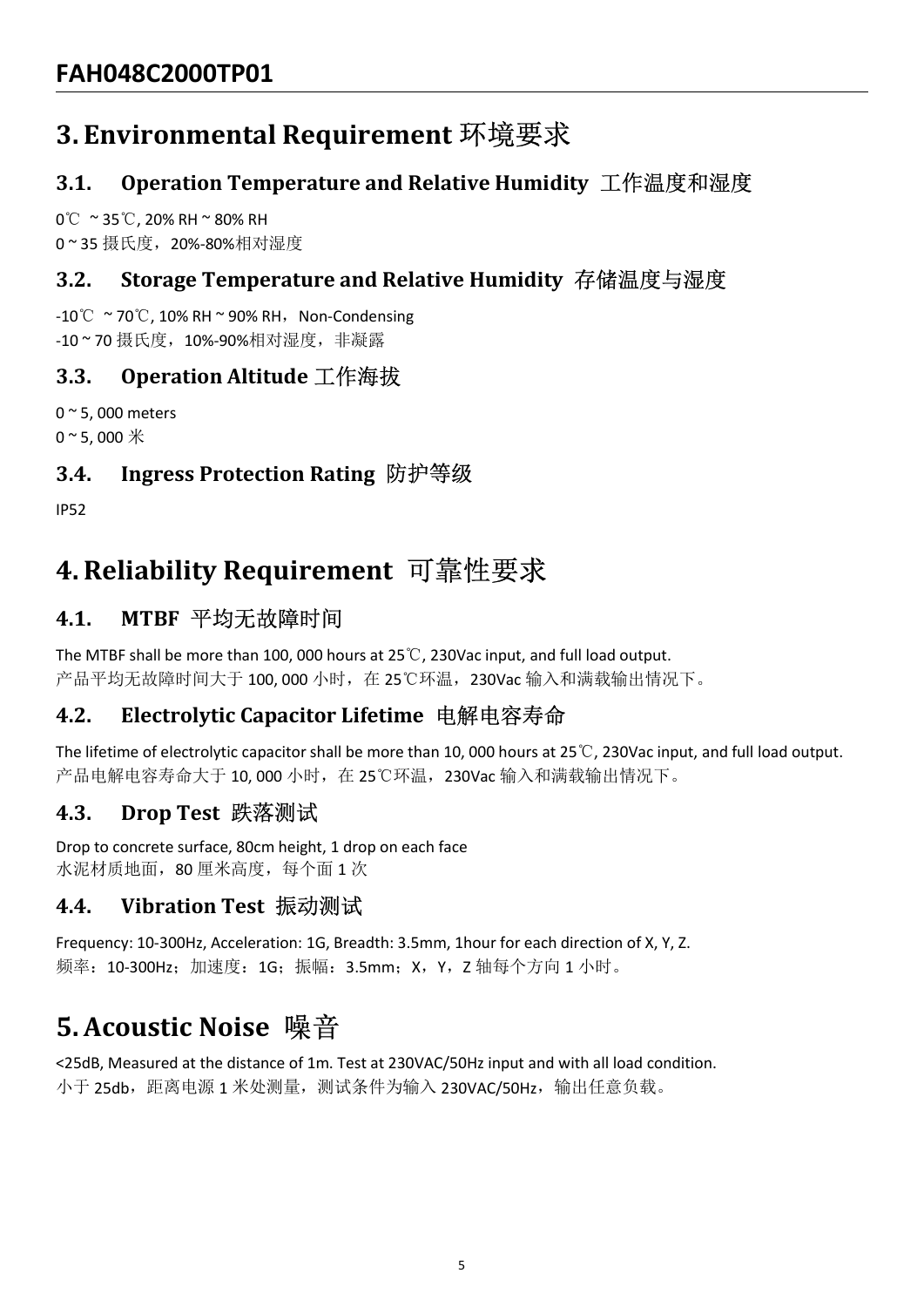